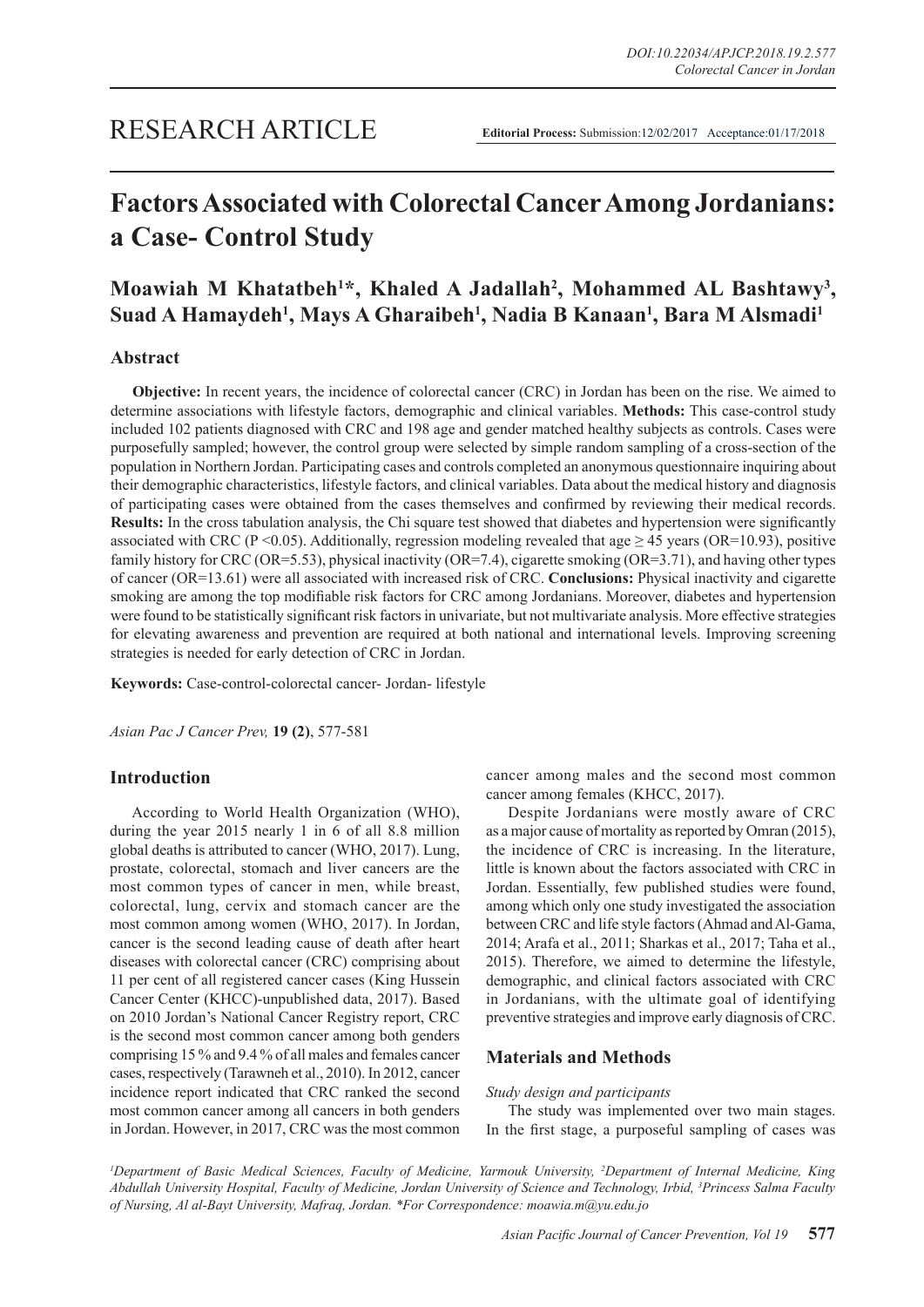#### *Moawiah M. Khatatbeh et al*

conducted at the largest two public hospitals in Northern Jordan (King Abdullah University Hospital and Princess Basma Teaching Hospital) between August 2016 and July 2017. These two institutions are tertiary and referral hospitals treating almost all types of illnesses, including cancer. Participants were recruited in the oncology and gastroenterology clinics. The survey was carried out by using a semi-structured questionnaire developed by the research team based on literature review. After that, it was validated after refinement by 3 expert panel reviewers. The questionnaire collected information about socio-demographic characteristics, lifestyle behaviours, and clinical variables. Inclusion criteria for participation were being older than 18 years, diagnosis of CRC, and being a Jordanian citizen. Data about the medical history and diagnosis of participating cases were obtained from the cases themselves and confirmed by reviewing their medical records.

In the second stage, a cross-section of the general public using simple random sampling was implemented using the same semi-structured questionnaire. Inclusion criteria for participation were: age older than 18 years, free of gastrointestinal diseases, have no history of CRC or other types of cancers, and being a Jordanian citizen. Participant was considered physically active if he was involved in any activity that required energy expenditure at least for 30 minutes per day.

#### *Data collection procedure*

The data were collected via face-to-face interviews. Four experienced interviewers and 2 field supervisors were recruited to collect the data. To eliminate any kind of researcher's bias, the data collections teams attended two training sessions to make sure that all are at similar level of understanding the questionnaire items and perform similar procedure of data collection. The supervisors monitored data collection in the field, did quality checks on the data and provided assistance. Participants in both data collection stages were given special ID number to prevent duplication.

All data collection procedures were implemented according to Helsinki declaration. Privacy and confidentiality were taken into consideration throughout the research period.

#### *Ethical Approval*

Ethical approval was obtained from the Research Committee, Faculty of Medicine at Yarmouk University. Informed and signed written consent was obtained from each participant.

#### *Data analysis*

All data were analyzed using SPSS (Version 20 for Windows). Frequency distribution and descriptive statistics were calculated. Questionnaire responses were compared using chi-square test. Binary logistic regression analysis was performed to estimate and predict the impact of independent variables on the dependent variable. A *p* value of <0.05 was considered to indicate statistical significance in all cases. To identify factors associated with colorectal cancer, all risk factors with a *p* value  $\leq 0.25$  in the univariate analysis were included in a stepwise binary logistic regression analysis.

### **Results**

The results are based on the questionnaire responses of 300 participants (102 cases and 198 controls). Our study population age ranged from 18 to 70 years with the majority being 55 years and older (36.3%). As illustrated in Table 1, both genders were almost equally represented in the study (49% males and 51% females).

Table 1. Demographic and Clinical Characteristics of Study Population (n=300)

| Characteristic                                     | $n$ (%)    |  |  |
|----------------------------------------------------|------------|--|--|
| Gender                                             |            |  |  |
| Male                                               | 147 (49.0) |  |  |
| Female                                             | 153(51.0)  |  |  |
| Age/year                                           |            |  |  |
| 18-24                                              | 29(9.7)    |  |  |
| 25-34                                              | 29(9.7)    |  |  |
| 35-44                                              | 49 (16.3)  |  |  |
| 45-54                                              | 84 (28.0)  |  |  |
| $\geq$ 55                                          | 109 (36.3) |  |  |
| BMI                                                |            |  |  |
| Underweight                                        | 8(2.7)     |  |  |
| Normal                                             | 95 (31.7)  |  |  |
| Overweight                                         | 122 (40.7) |  |  |
| Obese                                              | 75(25.0)   |  |  |
| Has colorectal cancer                              |            |  |  |
| No                                                 | 198 (66.0) |  |  |
| Yes                                                | 102(34.0)  |  |  |
| Positive family history of CRC                     |            |  |  |
| No                                                 | 268 (89.3) |  |  |
| Yes                                                | 32(10.7)   |  |  |
| History of diabetes                                |            |  |  |
| No                                                 | 241 (80.3) |  |  |
| Yes                                                | 59 (19.7)  |  |  |
| History of hypertension                            |            |  |  |
| No                                                 | 231 (77.0) |  |  |
| Yes                                                | 69(23.0)   |  |  |
| Physically active                                  |            |  |  |
| No                                                 | 192 (64.0) |  |  |
| Yes                                                | 108 (36.0) |  |  |
| History of IBD                                     |            |  |  |
| No                                                 | 277 (92.3) |  |  |
| Yes                                                | 23(7.7)    |  |  |
| Smoking status (if the participant smokes)         |            |  |  |
| No                                                 | 220 (73.3) |  |  |
| Yes                                                | 80 (26.7)  |  |  |
| Passive smoking (if a member in the family smokes) |            |  |  |
| No                                                 | 146 (48.7) |  |  |
| Yes                                                | 154 (51.3) |  |  |

BMI, Body mass index; IBD, Inflammatory bowel disease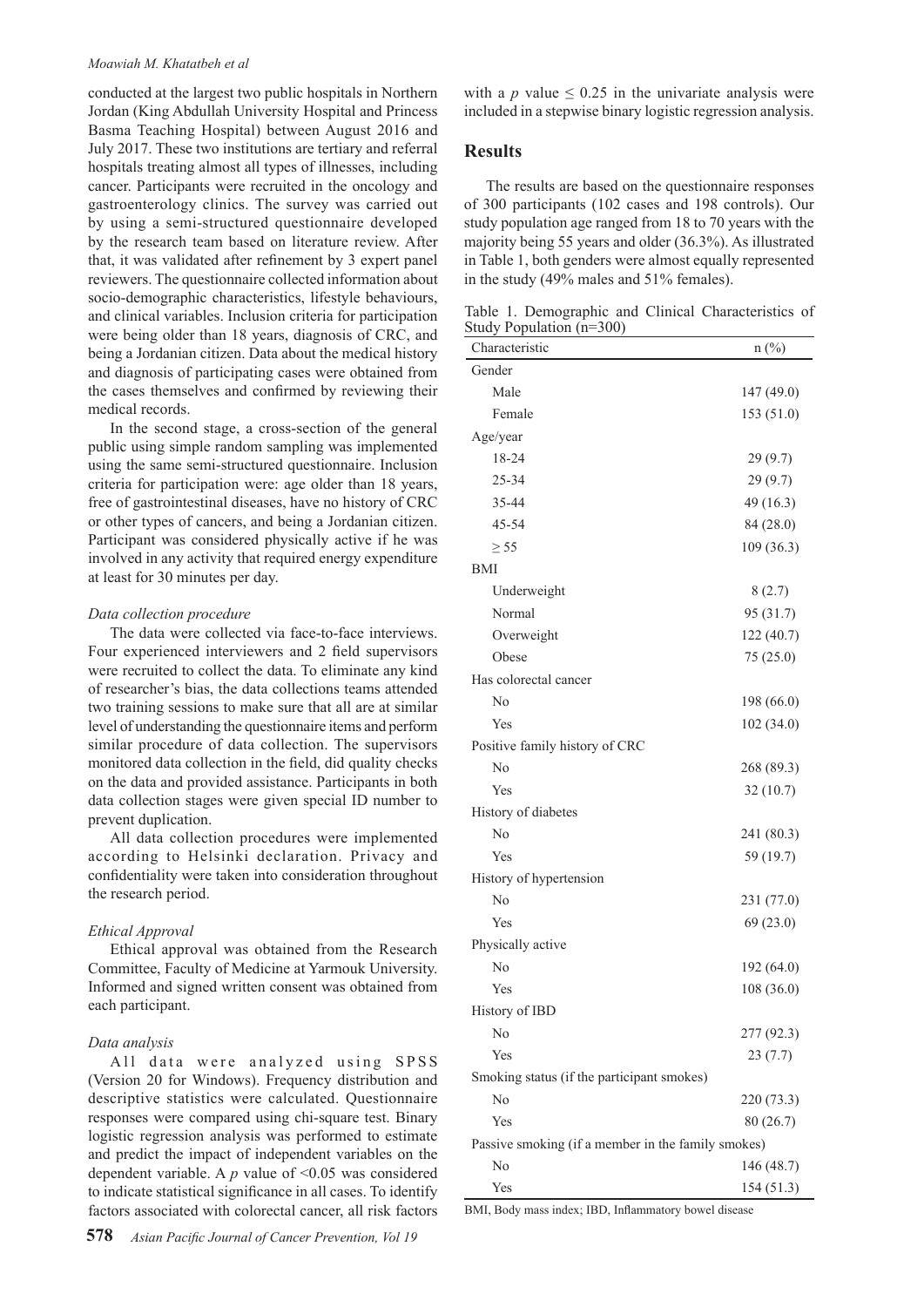| Variable          | Colorectal Cancer | P value        |       |
|-------------------|-------------------|----------------|-------|
|                   | Cases             | Controls       |       |
|                   | $n$ (%)           | $n(^{0}/_{0})$ |       |
| Gender            |                   |                | 0.327 |
| Female            | 48(47.1)          | 105(53.0)      |       |
| Male              | 54 (52.9)         | 93 (47.0)      |       |
| Age               |                   |                | 0.000 |
| 18-24             | 0(0.0)            | 29(14.6)       |       |
| 25-34             | 2(2.0)            | 27(13.6)       |       |
| 35-44             | 7(6.9)            | 42(21.2)       |       |
| 45-54             | 28(27.5)          | 56(28.3)       |       |
| 55 or older       | 65(63.7)          | 44 (22.2)      |       |
| BMI               |                   |                | 0.192 |
| Underweight       | 4(3.9)            | 4(2.0)         |       |
| Normal            | 28(27.5)          | 67(33.8)       |       |
| Overweight        | 38(37.3)          | 84 (42.4)      |       |
| Obese             | 32(31.4)          | 43 (21.7)      |       |
| Physical Activity |                   |                | 0.000 |
| N <sub>0</sub>    | 42(41.2)          | 48 (24.2)      |       |
| Yes               | 60(58.8)          | 150 (75.8)     |       |
| Smoking status    |                   |                | 0.000 |
| N <sub>0</sub>    | 72(70.6)          | 173 (87.4)     |       |
| Yes               | 30(29.4)          | 25(12.6)       |       |
| Passive smoking   |                   |                | 0.876 |
| N <sub>0</sub>    | 49 (48.0)         | 97 (49.0)      |       |
| Yes               | 53 (52.0)         | 101(51.0)      |       |
| Job               |                   |                | 0.117 |
| Housewife         | 36(35.3)          | 59 (29.8)      |       |
| Worker            | 44(43.1)          | 96 (48.5)      |       |
| Retired           | 17(16.7)          | 21(10.6)       |       |
| Others            | 5(4.9)            | 22(11.1)       |       |

Table 2. Cross Tabulation of Demographic and Life Style Factors Associated with CRC\* in Northern Jordan  $(n=300)$ 

Table 3. Cross Tabulation of Association Between CRC\* and Participants' Clinical Characteristics (n=300)

| Variable                    | Colorectal Cancer |            | P. value |
|-----------------------------|-------------------|------------|----------|
|                             | Cases             | Controls   |          |
|                             | $n$ $(\%)$        | $n$ (%)    |          |
| Diabetes                    |                   |            | 0.015    |
| N <sub>0</sub>              | 74 (72.5)         | 167(84.3)  |          |
| Yes                         | 28 (27.5)         | 31(15.7)   |          |
| Hypertension                |                   |            | 0.001    |
| No                          | 67 (65.7)         | 164(82.8)  |          |
| Yes                         | 35 (34.3)         | 34 (17.2)  |          |
| Family history of CRC       |                   |            | 0.001    |
| N <sub>0</sub>              | 83 (81.4)         | 185 (93.4) |          |
| Yes                         | 19 (18.6)         | 13(6.6)    |          |
| Inflammatory bowel diseases |                   | 0.934      |          |
| N <sub>0</sub>              | 94 (92.2)         | 183 (92.4) |          |
| Yes                         | 8 (7.8)           | 15(7.6)    |          |
| Previous other cancers      |                   |            | 0.029    |
| No                          | 98 (96.1)         | 197 (99.5) |          |
| Yes                         | 4(3.9)            | 1(0.5)     |          |
| $*CDC$ Coloractal cancer    |                   |            |          |

CRC, Colorectal cancer

regression analysis. Table 4 illustrates the statistically significant risk factors in the last regression model.

Table 4 illustrates the binary logistic regression analysis. Most interestingly, participants aged 45 years and older were about 11 times more likely to have CRC compared to their younger counterparts. Moreover, physical inactivity was a predictor of having CRC with an odd of more than 7 times compared to those who were physically active.

Table 4. The Binary Logistic Regression Analysis of Factors Associated with CRC\* (n=300)

| Variable                     | OR.   | 95% Conf. Interval |        | p.value |
|------------------------------|-------|--------------------|--------|---------|
|                              |       | Lower              | Upper  |         |
| Age/year                     |       |                    |        |         |
| < 45                         | $1**$ |                    |        |         |
| $\geq$ 45 years              | 10.93 | 4.63               | 25.77  | 0.001   |
| Family history of CRC        |       |                    |        |         |
| N <sub>0</sub>               | $1**$ |                    |        |         |
| Yes                          | 3.53  | 1.40               | 8.88   | 0.007   |
| Practicing physical activity |       |                    |        |         |
| Yes                          | $1**$ |                    |        |         |
| N <sub>0</sub>               | 7.4   | 3.80               | 14.39  | 0.001   |
| Smoking cigarettes           |       |                    |        |         |
| N <sub>0</sub>               | $1**$ |                    |        |         |
| Yes                          | 3.71  | 1.64               | 8.39   | 0.002   |
| Previous other cancers       |       |                    |        |         |
| N <sub>0</sub>               | $1**$ |                    |        |         |
| Yes                          | 13.61 | 0.89               | 207.55 | 0.006   |

\*, Colorectal cancer, \*\*, Reference for other categories within each variable.

\*CRC, Colorectal cancer; BMI, Body mass index

A cross-tabulation analysis using chi-square test was performed to assess factors associated with increased risk for having colorectal cancer. Table 2 shows the association between demographic characteristics and life style factors with CRC, and Table 3 shows the relationships between CRC and participants' clinical variables.

As illustrated in Table 2, only 3 items (age, smoking status and physical inactivity) were found to have significant statistical differences. Noticeably, BMI of participants was not significantly associated with CRC.

Interestingly, all factors related to participants' clinical medical characteristics were significantly associated with CRC except the presence of inflammatory bowel disease, and cases had almost doubled percentages in having diabetes and hypertension compared to controls) as shown in Table 3.

To identify factors associated with colorectal cancer, all risk factors with a p value  $\leq 0.25$  in the univariate analysis were included in a stepwise binary logistic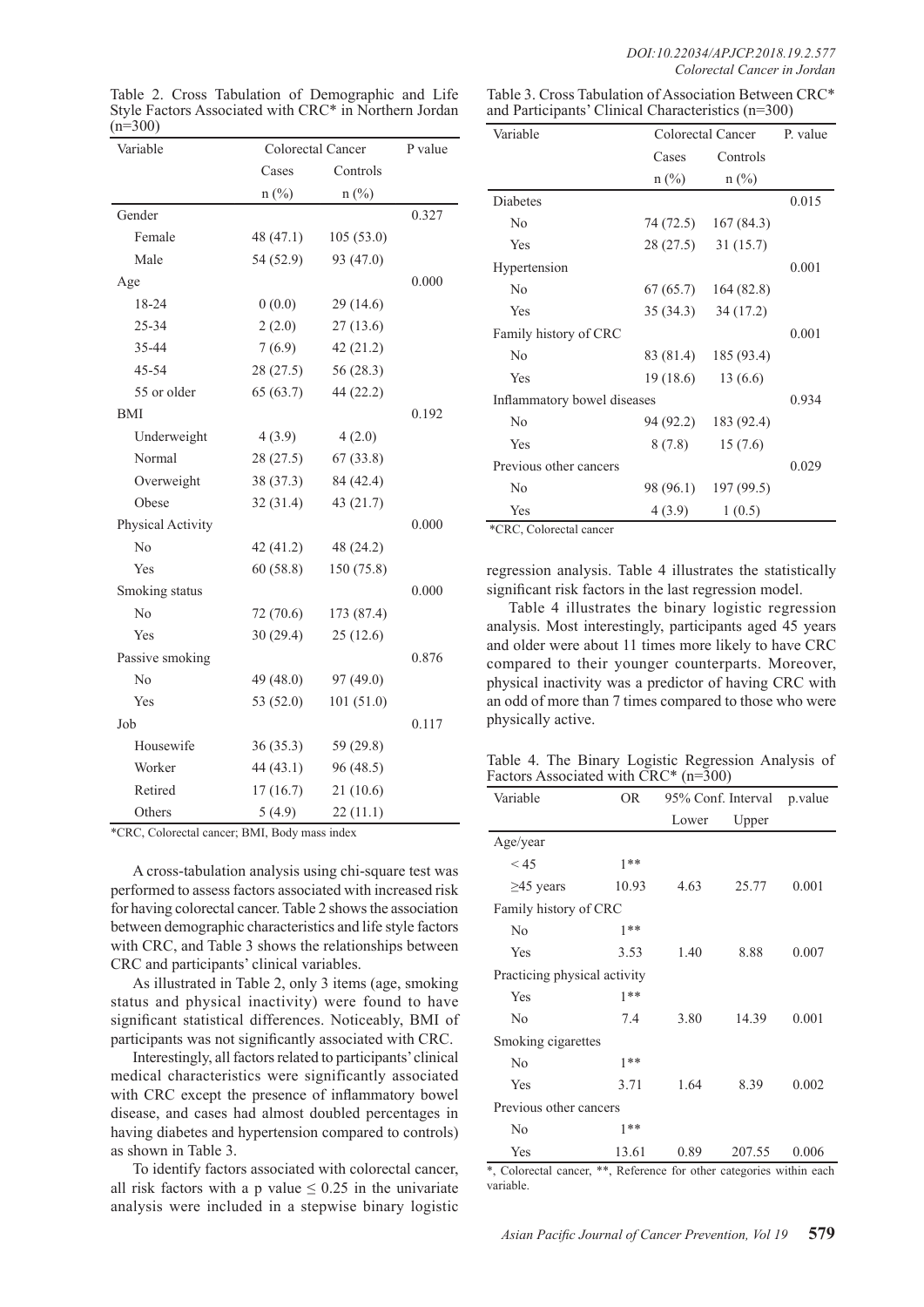## **Discussion**

Results of this study showed that physical inactivity and cigarette smoking were among the top modifiable risk factors for CRC among Jordanians. On the other hand, age older than 45 years, family history of CRC and presence of previous other cancers were predictive non modifiable risk factors. Moreover, diabetes and hypertension were found statistically significant risk factors for CRC in the univariate analysis, but not in the multivariate analysis.

Participants' age was significantly associated with greater risk of having CRC with an OR of about 11 for those aged 45 years and older compared to their younger counterparts. This result is in agreement with previous results about median age of diagnosis of CRC in Jordan as reported by Tarawneh et al., (2010) who reported that median age of diagnosing CRC was 61 years for both genders. Age can unquestionably be regarded as the strongest non modifiable risk factor for the development of CRC (Rasool et al., 2013). Previous studies suggested that the majority of patients with CRC are above the age of 65 (Curado et al., 2007; Muhandas and Desai, 1999). CRC occurring before age of 40 years accounted for less than 10 % of the total CRC cases in India (Zafar et al., 2008).

In our study, physical inactivity was strongly associated with increased odds for having CRC. Participants who were physically inactive were 7 times more likely to have CRC compared to their counterparts who were physically active. Adoption of a sedentary life style together with a habit of having physically inactive life style can be considered as active players to some extent. Results from the only study conducted by Arafa et al., (2011) about the effect of life style factors on CRC in Jordan have revealed similar trend. Other studies have reported around the world have reported similar findings (Moghaddam et al., 2007; Moskal et al., 2007; Botteri et al., 2008; Renehan et al., 2008; Theodoratou et al., 2014). For that reason, practicing physical activity is vital for decreasing CRC risk and is strongly recommended, especially for those 45 years and older.

Expectedly, smokers were about 4 times more likely to develop CRC compared to non smokers. Several studies have reported smoking to be associated with increased CRC risk (Barrow et al., 2017; Moghaddam et al., 2007; Moskal et al., 2007; Renehan et al., 2008; Siegel et al., 2017; Theodoratou et al., 2014). The International Agency for Research on Cancer concluded in 2009 that tobacco smoking is the cause of CRC (American Cancer Society, 2011). A number of studies have reported similar trend about the strong association between smoking and CRC (Secretan et al., 2009; Paskett et al., 2007; Liang et al., 2009). Moreover, a meta-analysis conducted by Botteri et al. (2008) based on 42 observational studies reported that smokers were at a greater risk of developing adenomatous polyps than non smokers (OR=2.14). Consequently, preventive and counter marketing strategies for smoking are urgently needed to tackle its associated risks.

In agreement with previous results as reported by Rasool et al., (2013), participants who had other types of cancers in our study were about 14 times at greater risk for having CRC compared to those without any other cancers.

Literature indicates that genetic instability and mutations may be critical for the development of colorectal cancers (Lengauer, 1997; Hartwell, 1992).

Not surprisingly, family history of CRC increased the risk of having the disease by 3.5 times compared to those who had no family history of the disease. This result is in agreement with results reported by a study from Jordan (Arafa et al., 2011), and results from Scotland as reported by Theodoratou et al., (2014). According to Center for Disease Control and Prevention, people with a history of CRC in one or more relatives are at an increased risk (Haggar and Boushey, 2009). Previous studies have reported similar results of the association between presence of family history and CRC (Boardman et al., 2007; Jasperson et al., 2010).

Results of the current study were in agreement with other studies which reported diabetes mellitus as independent risk factor of CRC (Yuhara et al., 2011; Deng et al., 2012). However, this result was significant in the univariate analysis, but not in the multivariate. Our results are similar to results of the study conducted by Will et al., (1998) which revealed moderate association between diabetes and CRC. Similar results were found concerning the associations of hypertension and CRC. These results suggest that diabetes and hypertension could have resulted from the CRC as a secondary complication of psychological stress or medications and not the vice-versa as reported by Scartozzi et al., (2008).

With respect to the association between increased BMI and CRC, it has been reported that general and central obesity were positively associated with an increased risk of CRC (Ma et al., 2013). However, the association between obesity and rectal cancer is weaker than that with colon cancer (Gribovskaja-Rupp, 2011). Therefore, studying colon cancer and rectal cancer independently may reveal more accurate results and can eliminate any confounding effect of such results. Furthermore, obesity might be associated with poor prognosis and outcomes of CRC as suggested by Bardou et al., (2013).

In conclusion, in recent years, the incidence of CRC in Jordan has been increasing. Several socio-demographic, lifestyle, and clinical factors were found associated with CRC in Jordan. Age  $\geq$ 45 years, physical inactivity, cigarette smoking, family history of CRC, having other types of cancers, diabetes and hypertension were all found to be significantly associated with CRC in our population. More effective strategies of awareness and prevention are needed at both national and international levels. Moreover, we need to untangle the complex effect of different environmental and lifestyle factors. Targeted preventive strategies should be implemented to decrease the effect of the modifiable risk factors associated with CRC in Jordan.

In order to explore the associated risks and highlight preventive strategies, more studies are needed to increase public awareness about the disease, and hence, decreasing its incidence. Longitudinal research studying environmental and lifestyle factors is also needed.

#### *Statement of conflict of interest*

All authors declare that they have no conflict of